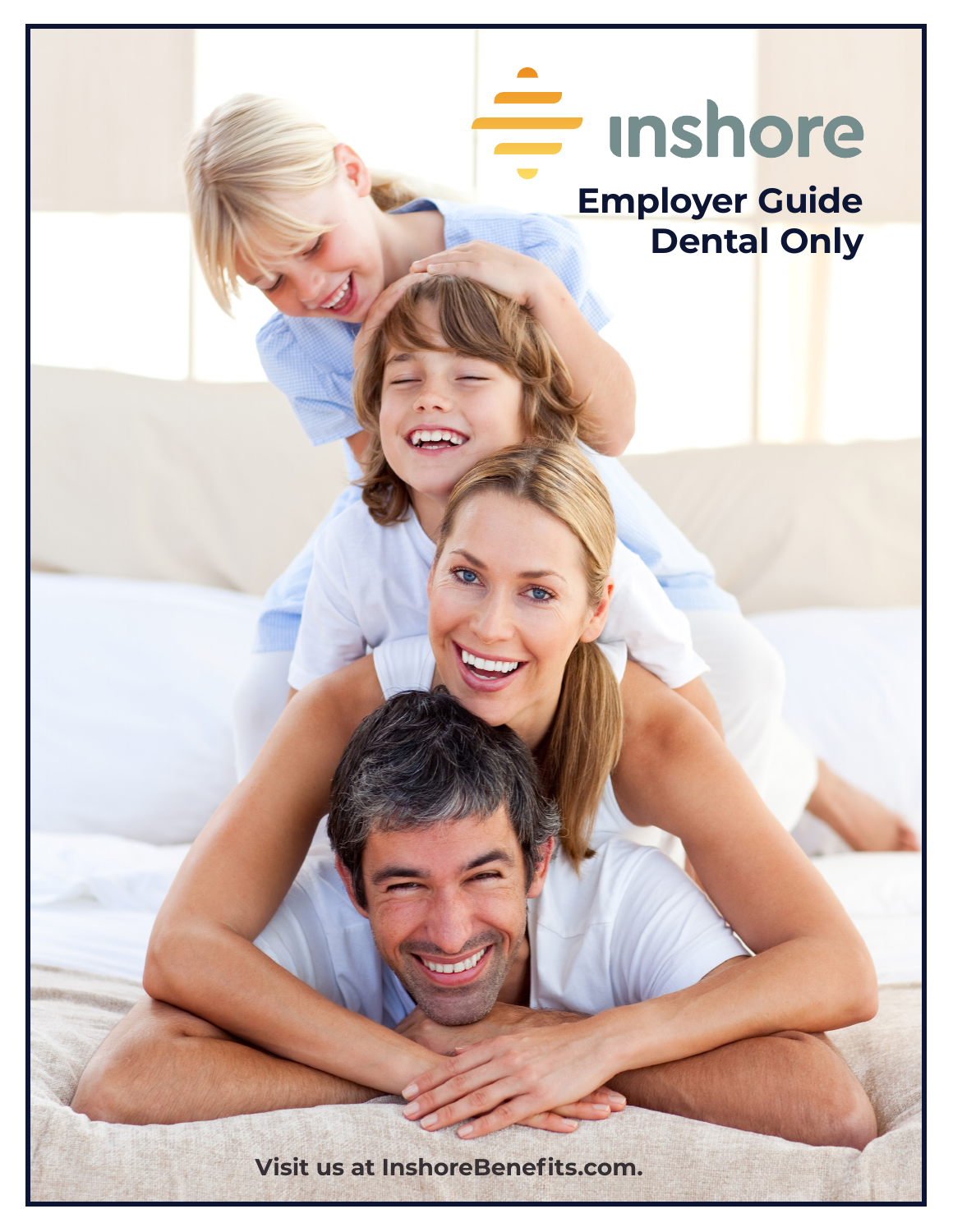

# **Table of Contents**

- **1. Carrier Partner Offerings**
- **2. Contact Information**
- **3. Employer Eligibility**
- **4. Carrier and Participation Requirements**
- **5. Enrollee Enrollment Guidelines**
- **6. Focal Renewal and Open Enrollment**
- **7. Eligibility Changes**
- **8. Terminating Members**
- **9. Terminating Group Coverage**
- **10. Billing Cycle, Premiums, Fees, and Payment Options**
- **11. Billing Division Number vs. Carrier Group Number**
- **12. Benefit Summaries, Certificates, and ID Cards**
- **13. Forms and Supplies**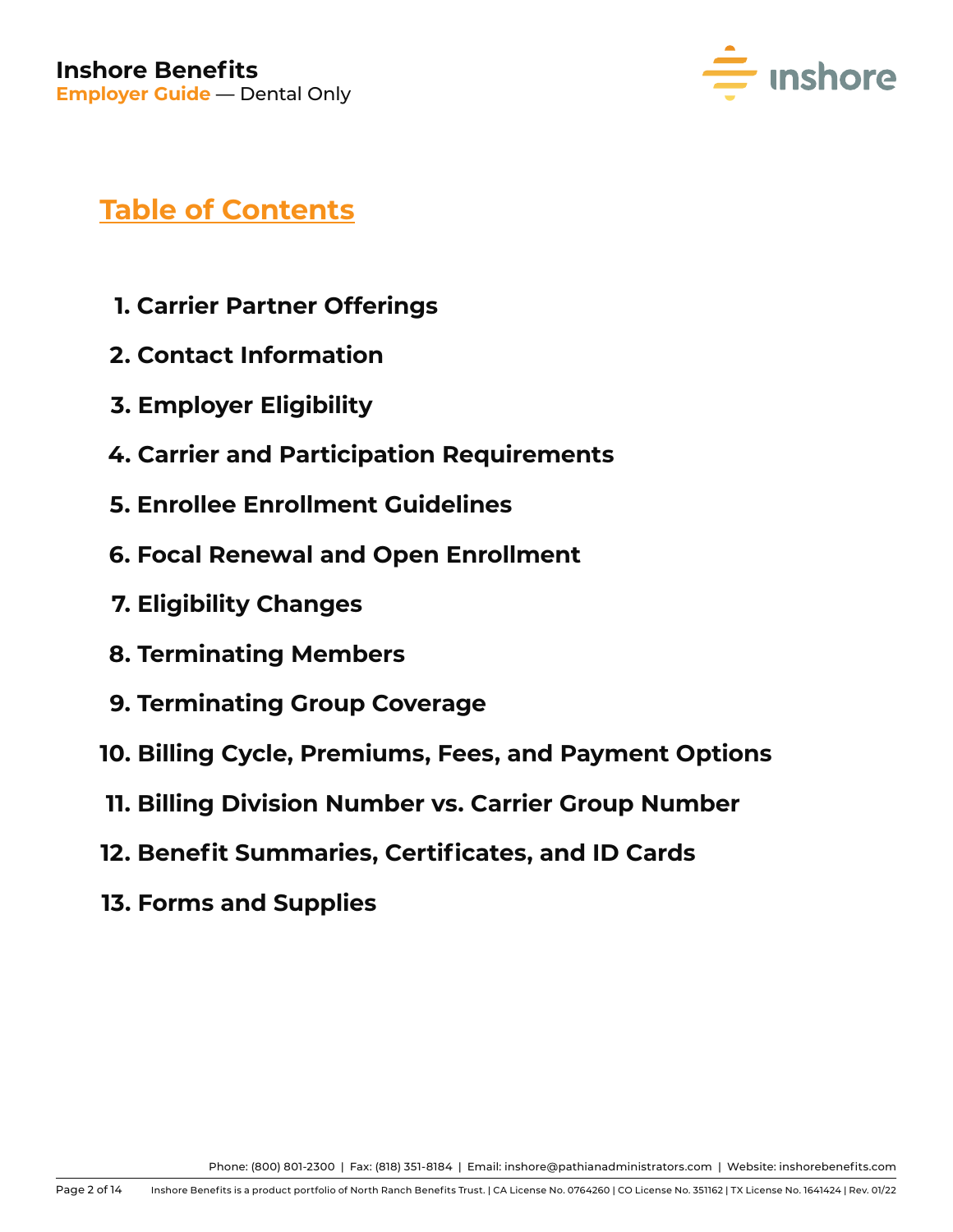

# **1. Carrier Partner Offerings Overview**

| <b>Inshore</b><br><b>Carrier</b><br><b>Partners</b> | <b>Product</b><br><b>Type</b> | <b>Plan</b><br><b>Offering</b> | <b>Group or</b><br><b>Individual</b> | Min.<br>Par.                    | <b>State</b><br>Sold In                                  | <b>Participants</b><br><b>Reside</b>                                                                                                         | Open<br><b>Enrollment</b><br><b>Available?</b>                                  | <b>Waiting</b><br>periods                                                         |
|-----------------------------------------------------|-------------------------------|--------------------------------|--------------------------------------|---------------------------------|----------------------------------------------------------|----------------------------------------------------------------------------------------------------------------------------------------------|---------------------------------------------------------------------------------|-----------------------------------------------------------------------------------|
| <b>Ameritas</b>                                     | Voluntary<br>Dental           | <b>PPO</b>                     | Group or<br>Individual               |                                 | Groups must be<br>headquartered in<br>AZ, CA, NV, and UT | PPO:<br>Participants can<br>live in any of the 50<br>states, excluding FL                                                                    | Yes,<br>January 1<br>only                                                       | 12 months<br>Major<br><b>Services</b>                                             |
| <b>Delta</b><br><b>Dental</b>                       | Voluntary<br>Dental           | <b>DHMO</b><br><b>PPO</b>      | Group<br>Only                        | 3<br>3<br>3                     | Groups must be<br>headquartered in<br><b>CA</b>          | DHMO:<br>Participants must<br>reside in CA<br><b>PPO &amp; Premier:</b><br>Participants can<br>live in any of the 50<br>states, excluding FL | Yes,<br>January 1<br>or matching<br>medical open<br>enrollment,<br>but not both | 12 months<br>Major<br><b>Services</b><br>on PPO &<br><b>Premier</b><br>plans only |
| <b>Humana</b>                                       | Voluntary<br>Dental           | <b>DHMO</b><br><b>PPO</b>      | Group<br>Only                        | $\overline{2}$<br>$\mathcal{P}$ | Groups must be<br>headquartered in<br>CA                 | <b>DHMO:</b><br>Participants must<br>reside in CA<br>PPO:<br>Participants can<br>live in any of the 50<br>states, excluding FL               | Yes,<br>January 1<br>only                                                       | 12 months<br>Major<br>Services,<br>PPO plan<br>only                               |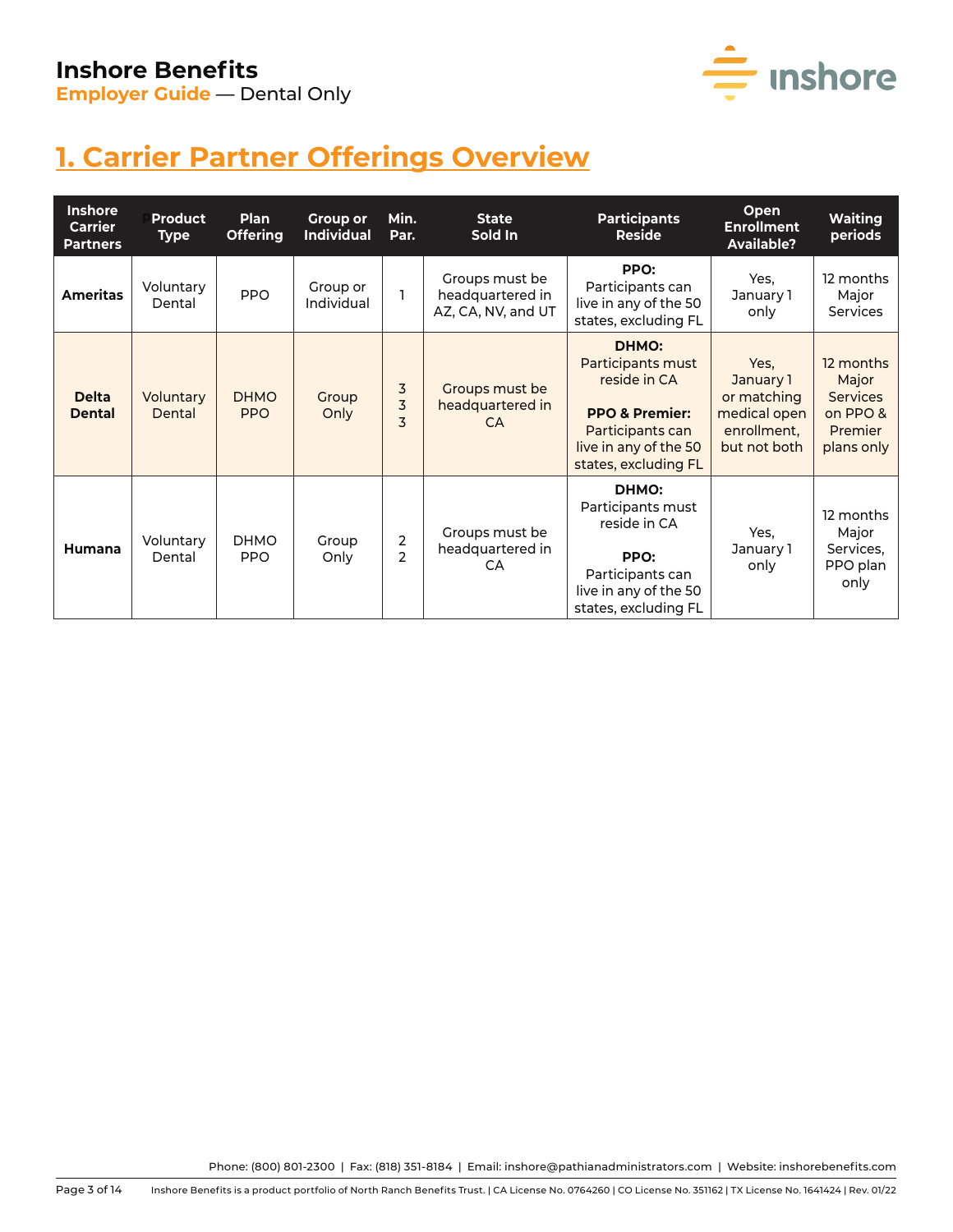## **Inshore Benefits**

**Employer Guide** — Dental Only



## **2. Contact Information**

#### **Billing and Eligibility Questions**

#### **Pathian**

Phone: (800) 786-6525 Customer Service Hours: Monday - Friday | 8 a.m. to 5 p.m. MST Email: inshore@pathianadministrators.com

#### **Remit payments to:**

Pathian Administrators PO Box 17791, Denver, CO 80217-0768

#### **Benefits and Claims Questions**

#### **Ameritas**

Customer Service: (800) 487-5553 Customer Service Hours: Monday - Thursday | 5 a.m. to 10 p.m. PST Friday | 5 a.m. to 4:30 p.m. PST New Claims Fax: (402) 467-7336 Website: www.ameritas.com

#### **Delta Dental**

PPO Customer Service: (800) 765-6003 Customer Service Hours: Monday - Friday | 5 a.m. to 5 p.m. PST

DHMO Customer Service: (800) 422-4234 Customer Service Hours: Monday - Friday | 5 a.m. to 6 p.m. PST Website: www.deltadentalins.com

#### **Humana**

PPO Member Services: (800) 233-4013 Customer Service Hours: Daily | 5 a.m. to 2 p.m. PST

DHMO Member Services: (877) 873-2241 Customer Service Hours: Daily | 5 a.m. to 2 p.m. PST Website: www.humana.com

Phone: (800) 801-2300 | Fax: (818) 351-8184 | Email: inshore@pathianadministrators.com | Website: inshorebenefits.com

#### **Plan Changes, Renewal, and Information**

#### **Inshore Benefits Trust**

32110 Agoura Road Westlake Village, CA 91361 - 4026 Phone: (888) 833-9220 Customer Service Hours: Monday - Friday | 8 a.m. to 5 p.m. PST Email: service@inshore.com Website: www.inshorebenefits.com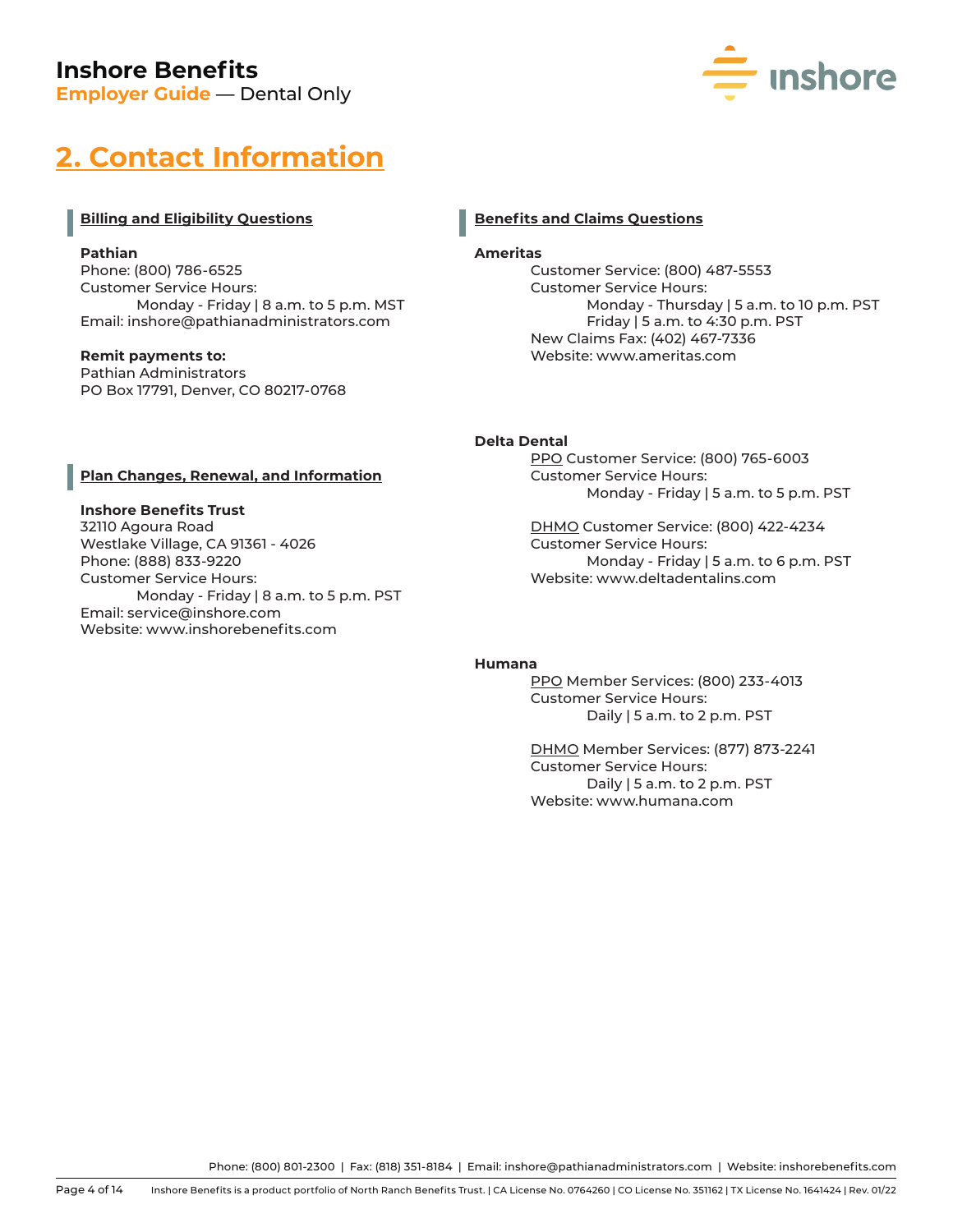

# **3. Employer Eligibility**

#### **Employer** *Eligibility* **Waiting Periods**

The employer selects the period of time that must pass between the employee's date of hire and the employee's eligible date to enroll or decline participation in the employer's benefit plan. Otherwise known as the eligibility waiting period. Employers can choose one of the following eligibility waiting periods:

First of the month following:

- Date of hire (DOH)
- 30 days
- 60 days
- 90 days

**Important Note:** Employers can only change their eligibility waiting period once in a 12 month period. This change must be requested in writing from Group Administrator, Company Owner or Officer, or their Broker of Record.

#### **Dental** *Benefit* **Waiting periods**

There is a 12 month waiting period on Major services with each Inshore dental carrier partner – Ameritas, Delta Dental, and Humana. In other words, a member cannot access these services (e.g. crowns, inlays, onlays) until 12 months have passed from the member's enrollment effective date. Ameritas, Delta Dental, and Humana will waive the 12 month waiting period on Major Services if each member can provide proof of 12 months of continuous prior dental coverage. Waiving the Major Services waiting period is available for initial enrollees only.

#### **Employer Contribution Requirements**

Voluntary Dental

There is no minimum contribution on the voluntary plans. Employers can contribute 0% - 100%.

## **4. Carrier and Participation Requirements**

Each carrier has its own minimum participation requirements, plan offerings, and locations that groups and members can reside. Below is an overview of these requirements followed by a bit more detail of each carrier.

#### **Voluntary Chart Overview**

| <b>Inshore Carrier Partner</b>             | <b>Product Type</b>             | <b>Group or Individual</b> | <b>Minimum Enrollment</b> |
|--------------------------------------------|---------------------------------|----------------------------|---------------------------|
| Ameritas Dental                            | <b>PPO</b>                      | Group and Individual       |                           |
| Delta Dental                               | DHMO <sup>1</sup><br><b>PPO</b> | Group only                 |                           |
| <b>DHMO</b><br>Humana Dental<br><b>PPO</b> |                                 | Group only                 |                           |

#### **Voluntary Ameritas Dental**

• ONE or more employees are required to be enrolled at all times.

- This plan is available to groups headquartered in AZ, CA, NV, and UT. Employees can live in any state.
- Ameritas will waive the 12-month Major Services waiting period, if proof of 12-months of continued prior dental coverage is provided. A prior carrier bill or the enrollees ID card are required. Available for initial enrollees only.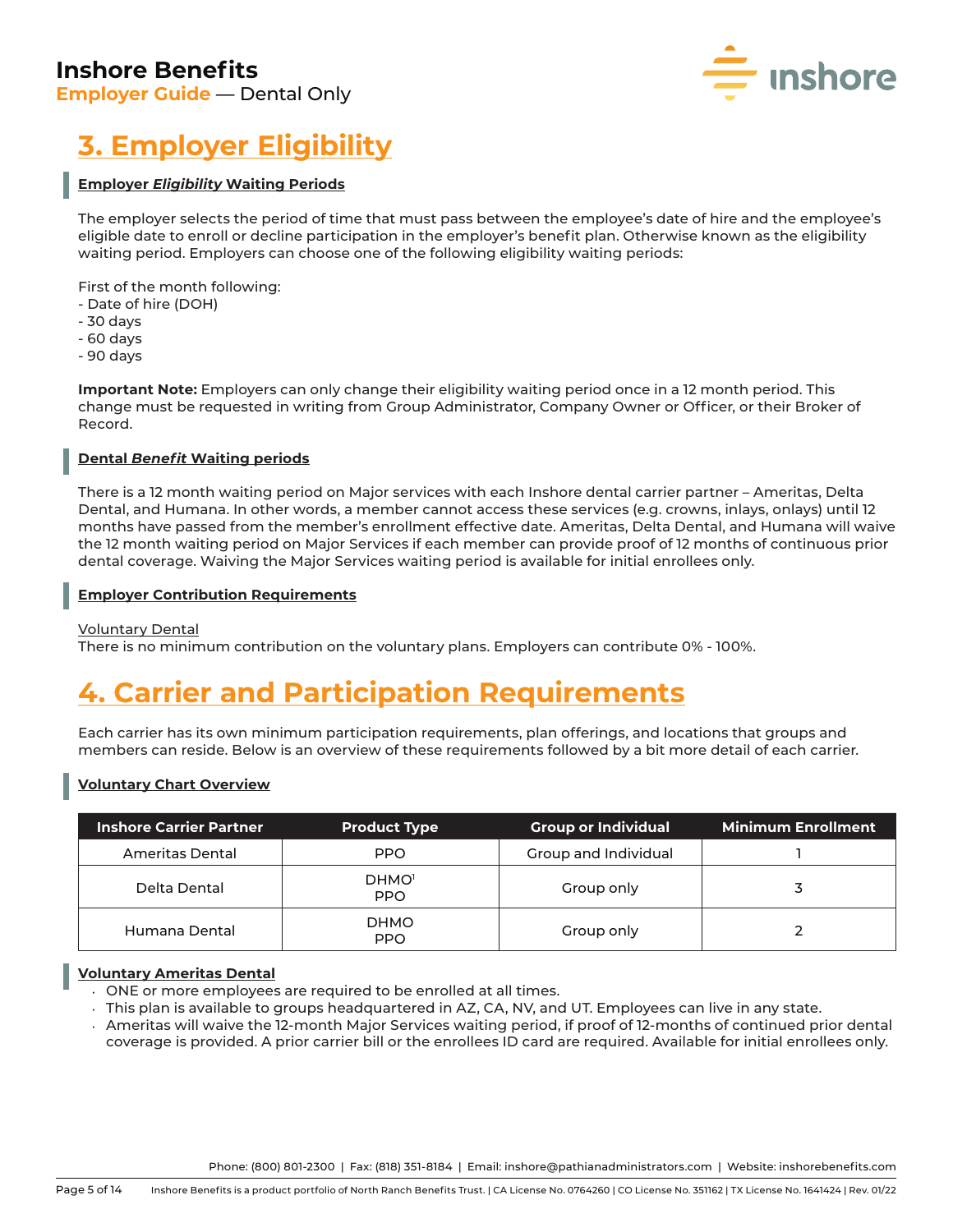

#### **Voluntary Delta Dental**

- THREE or more employees are required to be enrolled at all times.
- This plan is available to groups headquartered in CA. Employees can live in any state for PPO, CA only for DHMO.
- The DeltaCare DHMO can be dual optioned with one PPO plan. PPO residents may live in any state. DHMO members must reside in CA. A minimum of THREE employees enrolled is required under each elected option.
- Delta Dental will waive the 12-month Major Services waiting period if proof of 12-months of continued prior dental coverage is provided. A prior carrier bill or the enrollees ID card are required. Available for initial enrollees only.

#### **Voluntary Humana Dental**

- TWO or more employees are required to be enrolled at all times.
- Group can elect up to all four dental plans.
- This plan is available to groups headquartered in CA. Employees can live in any state for PPO, CA only for DHMO.
- Humana will waive the 12-month Major Services waiting period, if proof of 12-months of continued prior dental coverage is provided. A prior carrier bill or the enrollees ID card are required. Available for initial enrollees only.

## **5. Enrollee Enrollment Guidelines**

#### **Eligibility and Enrolling**

#### Eligible Employee

An eligible employee is an active, full-time employee who meets the participation requirements stated in the "Carrier and Participation" section, is working at least 30 hours per week, and is paid a salary, wages, or earnings from which federal and state tax and Social Security deductions are made. Partners and proprietors actively engaged in the business on a full-time basis and who meet the carrier and participation requirements are eligible. If the employer wishes to cover part-time employees who work at least 20 hours per week, he or she may do so, but only as long as the group meets the carrier and participation requirements outlined in this guide.

#### **Enrolling New Employees -** *Please Use Employee Enrollment Form*

To Enroll A New Employee: A new employee must complete an Employee Enrollment Application. The Administrator must receive the fully completed application after the employee's date of hire and no more than 45 days after the employee's eligibility date. The eligibility date is the first of the month following the group's imposed waiting period.

Late Enrollee: A late enrollee is an employee and/or their dependent(s) who has submitted their Enrollment Application more than 45 days after their eligibility date. These employee's and/or dependent(s) must have a qualifying event to enroll at a later date and provide proof of the qualifying event. Otherwise, the employee will not be eligible for coverage until the group's open enrollment period. (See Qualifying Events or Open Enrollment guidelines later in this document.)

Incomplete Applications: Applications with missing information are considered incomplete and will be returned to the agent or group administrator that submitted it to gather all the required information. In these cases, we will use the date that we receive the fully completed application to determine the coverage effective date. Pathian must receive the fully completed application no more than 45 days after the employee's eligibility date. The eligibility date is the first of the month following the group's imposed waiting period or else late enrollment rules will apply as stated above.

*Tip:* We recommend submitting an application immediately after hiring an eligible employee. Coverage will not begin before the group's elected waiting period is over.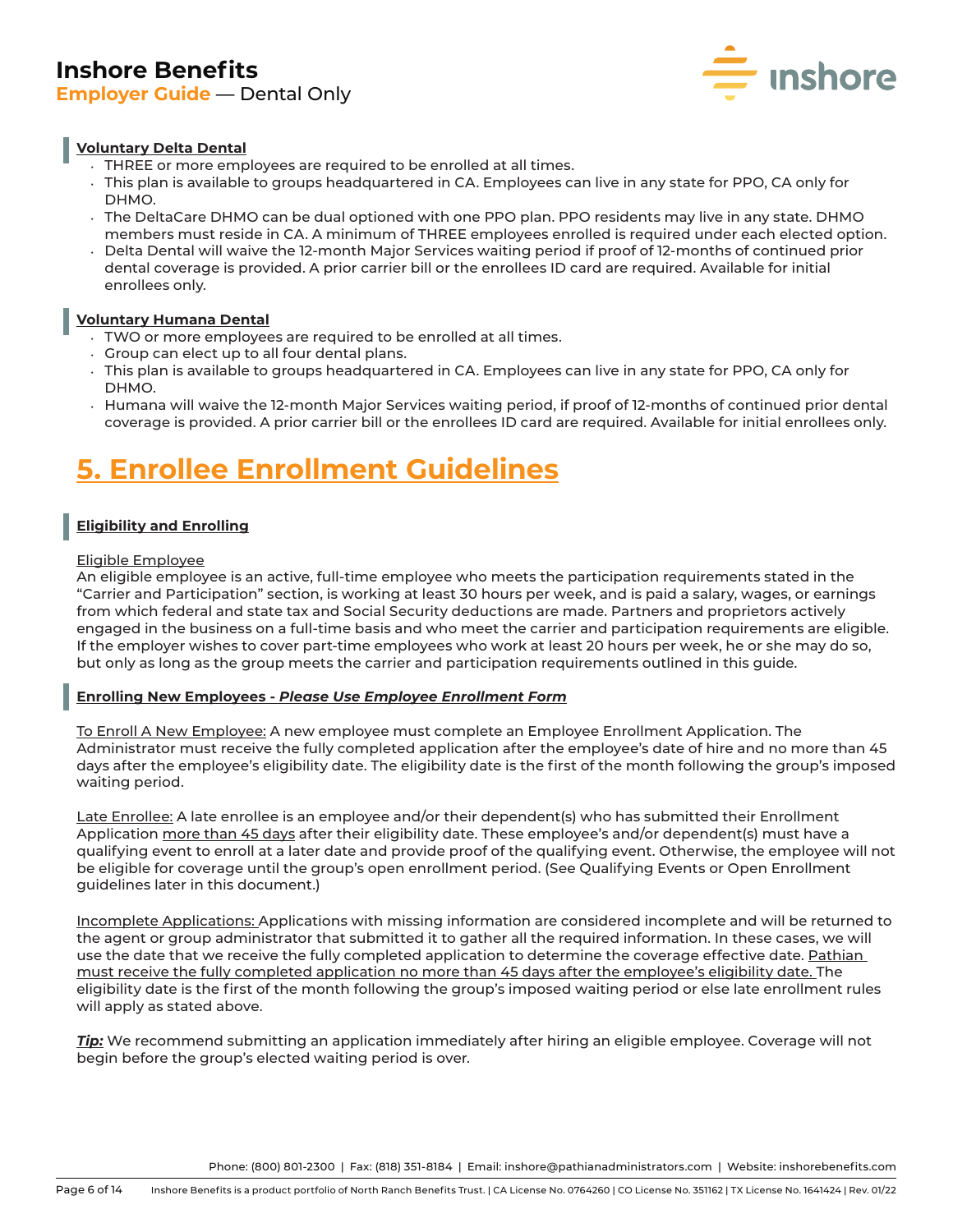

#### **Enrolling Rehired Employees**

- If an enrolled employee's employment ends and the employee is later rehired, certain restrictions apply.
- If the employee is rehired within 30 days of termination date, coverage will resume with no lapse upon our receipt of a written request from the employer group administrator. The group is responsible for notifying us immediately if an employee is rehired and will be continuing coverage.
- If the employee is rehired more than 30 days after the termination date, the employee is considered a new employee, subject to applicable group-imposed waiting periods and must complete a new Employee Enrollment Application.

#### **Coverage Effective Dates for New Employees**

We will determine the coverage effective date for new employees based on:

- The date of hire.
- An employer-imposed waiting period.
- The date we receive the fully completed application.

#### **Effective Dates**

First of the month following receipt of application, waiting period, or qualifying event. Completed applications should be submitted to Pathian within 60 days of qualifying event, 45 days if new hire.

*EXAMPLE 1:* If the date of hire is on the 1st day of the month (and if the group has a 30-day waiting period for new hires) and if the fully completed application is received within time.

| Example 1                                                                        |                                                                                                                                             |  |  |  |
|----------------------------------------------------------------------------------|---------------------------------------------------------------------------------------------------------------------------------------------|--|--|--|
| Group's waiting period is the 1st of the month<br>following one month (30 days). | Date of hire is the 1st of the month.<br>Employee submits application before eligibility<br>date and/or within 45 days of eligibility date. |  |  |  |
| Hire date                                                                        | 4/1/2020                                                                                                                                    |  |  |  |
| Eligibility date                                                                 | 5/1/2020                                                                                                                                    |  |  |  |
| Date completed application received                                              | 4/1/2020 - 6/15/2020                                                                                                                        |  |  |  |
| Effective date                                                                   | 5/1/2020                                                                                                                                    |  |  |  |

*EXAMPLE 2:* If the date of hire is on the 1st day of the month (and if the group has a zero day waiting period) and if the fully completed application is received within time frame.

| <b>Example 2</b>                                                          |                                                                                                                                             |  |  |
|---------------------------------------------------------------------------|---------------------------------------------------------------------------------------------------------------------------------------------|--|--|
| Group's waiting period is the 1st of the month<br>following date of hire. | Date of hire is the 1st of the month.<br>Employee submits application before eligibility<br>date and/or within 45 days of eligibility date. |  |  |
| Hire date                                                                 | 4/1/2020                                                                                                                                    |  |  |
| Eligibility date                                                          | 4/1/2020                                                                                                                                    |  |  |
| Date completed application received                                       | 4/1/2020 - 5/15/2020                                                                                                                        |  |  |
| Effective date                                                            | 4/1/2020                                                                                                                                    |  |  |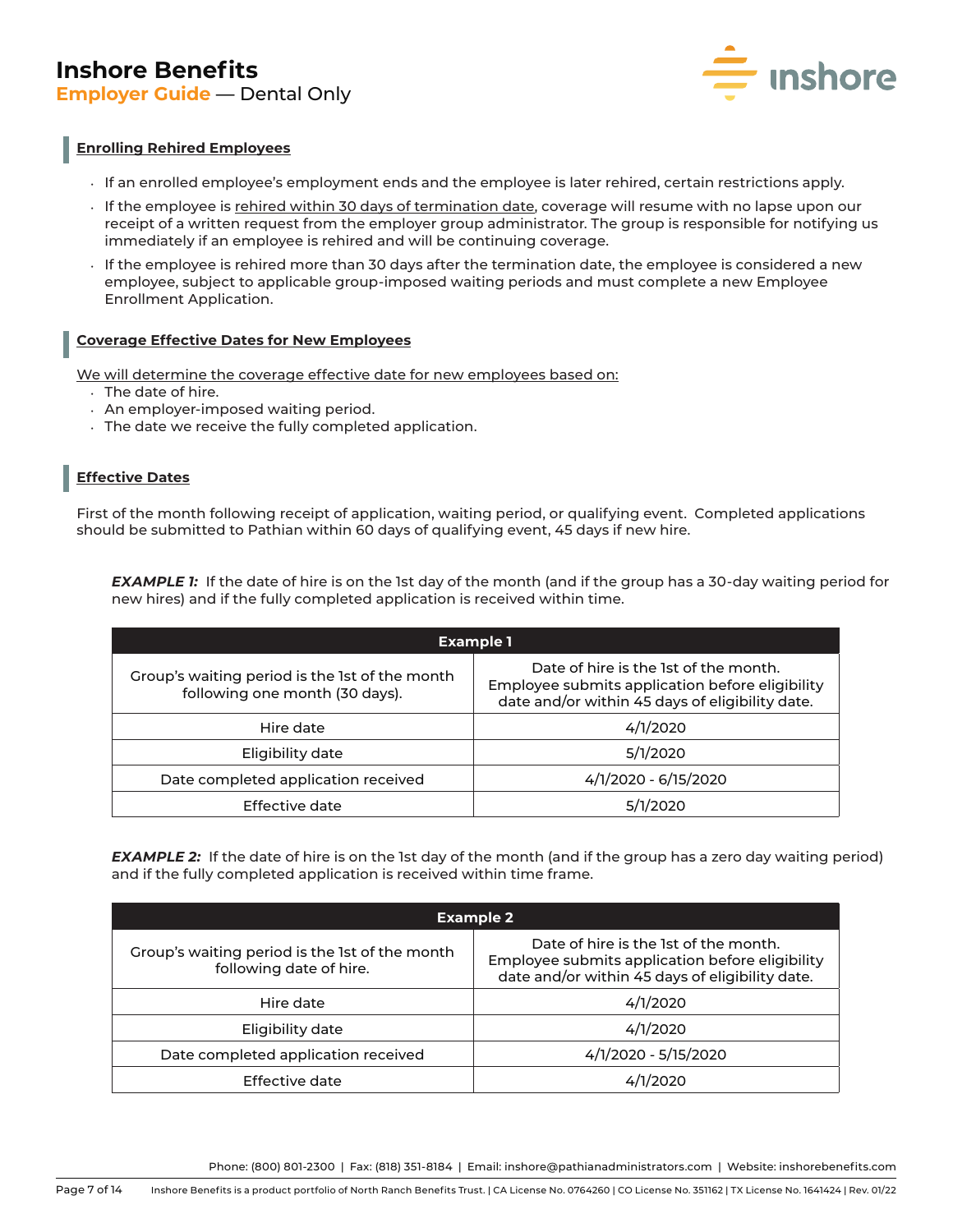

*EXAMPLE 3:* If the date of hire is a date during the month (and if the group has a 30-day waiting period for new hires) and if the fully completed application is received **before** the employee's waiting period is over, the effective date will be the first day of the month following receipt of the fully completed application and **after** the waiting period is met.

| Example 3                                                                        |                                                          |  |  |
|----------------------------------------------------------------------------------|----------------------------------------------------------|--|--|
| Group's waiting period is the 1st of the month<br>following one month (30 days). | Employee submits application<br>before eligibility date. |  |  |
| Hire date                                                                        | 4/10/2020                                                |  |  |
| Eligibility date                                                                 | 6/1/2020                                                 |  |  |
| Date completed application received                                              | 4/10/2020 - 7/15/2020                                    |  |  |
| Effective date                                                                   | 6/1/2020                                                 |  |  |

*EXAMPLE 4:* If the date of hire is a date during the month (and if the group has a 30-day waiting period for new hires) and if the fully completed application is received **after** the employee's eligibility date, but **within** 45-days of the eligibility date, the effective date will be the first of the month following the completion of the group-imposed waiting period.

| <b>Example 4</b>                                                                 |                                                                                                |  |  |  |
|----------------------------------------------------------------------------------|------------------------------------------------------------------------------------------------|--|--|--|
| Group's waiting period is the 1st of the month<br>following one month (30 days). | Employee submits application after eligibility date but<br>within 45 days of eligibility date. |  |  |  |
| Hire date                                                                        | 4/10/2020                                                                                      |  |  |  |
| Eligibility date                                                                 | 6/1/2020                                                                                       |  |  |  |
| Date completed application received                                              | 6/1/2020 - 7/15/2020                                                                           |  |  |  |
| Effective date                                                                   | 6/1/2020                                                                                       |  |  |  |

*EXAMPLE 5:* If the date of hire is a date during the month (and if the group has a 30-day waiting period for new hires) and if fully completed application is received more than 45 days after the employee's eligibility date, the applicant will be considered a late enrollee. The effective date will be delayed until the group's open enrollment or upon the first of the month following an approved qualifying event in the future. A new fully completed enrollment form will be required at open enrollment to enroll, if open enrollment is more than 60 days in the future from the signature date of the currently received application

| <b>Example 5</b>                                                                 |                                                                                                                                                                                                                                                               |  |  |  |
|----------------------------------------------------------------------------------|---------------------------------------------------------------------------------------------------------------------------------------------------------------------------------------------------------------------------------------------------------------|--|--|--|
| Group's waiting period is the 1st of the month<br>following one month (30 days). | Employee submits application more than<br>45 days after eligibility date.                                                                                                                                                                                     |  |  |  |
| Hire date                                                                        | 4/10/2020                                                                                                                                                                                                                                                     |  |  |  |
| Eligibility date                                                                 | 6/1/2020                                                                                                                                                                                                                                                      |  |  |  |
| Date completed application received                                              | 7/16/2020 or later                                                                                                                                                                                                                                            |  |  |  |
| Effective date                                                                   | Group's next open enrollment date or upon<br>first of the month following approved qualifying event<br>date. (A new, more currently dated application may<br>be required at open enrollment, if open enrollment is<br>more than 60 days past signature date). |  |  |  |

**Important Note:** Applications with missing information are considered incomplete and will be returned for completion. we must receive a fully completed application within the eligibility period.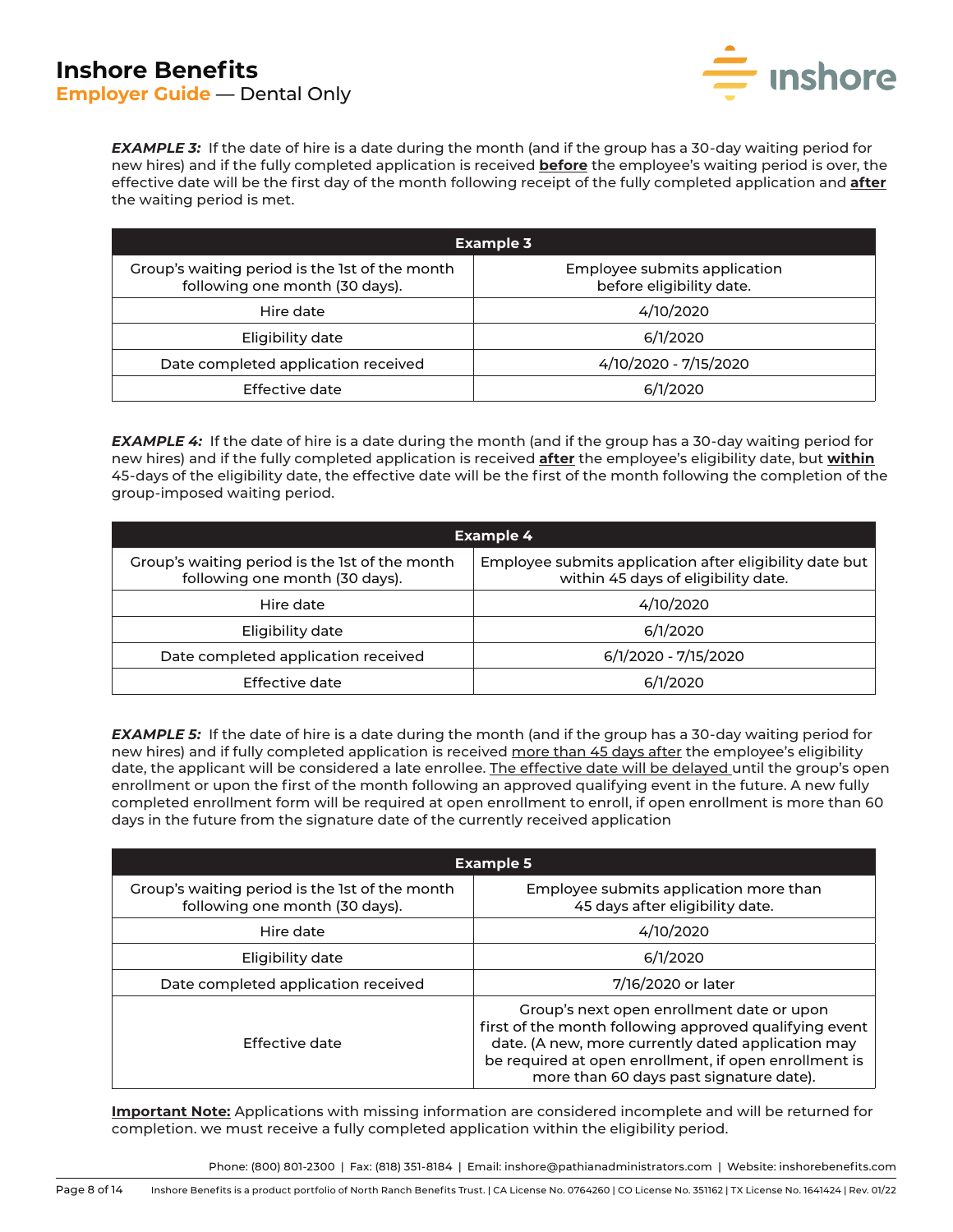

#### **Group Eligibility Waiting Periods**

A group can only change their eligibility waiting period once in a 12-month period. This change must be requested in writing from a Group Administrator, Company Owner or Officer, or their Broker of Record. Refer to the waiting period section for further detail.

#### **Declinations / Waivers**

New employees or dependents who do not elect coverage or existing employees who choose to end coverage must have (and provide proof of) a qualifying event to enroll at a later date or wait until the group's open enrollment period.

#### **Eligible Dependents**

An eligible employee may enroll his/her eligible dependents. Dependent coverage is available to:

- 1. Lawful spouse
- 2. Registered domestic partner
- 3. An employee's spouses or registered domestic partner's child under age 26.
	- Natural Child
		- Newborn child (must be enrolled by age 2 or 4, depending on carrier. See chart below for details).
		- Stepchild
		- Legally adopted child
		- Ward of a permanent Legal Guardian
- 4. Disabled dependent child who, at the time of becoming age 26, is incapable of self-sustaining employment by reason of a physically or mentally disabling injury, illness or condition, and is chiefly dependent on the subscriber for support and maintenance (a disabled dependent may be eligible for benefits beyond his or her 26th birthday). The employee is required to submit certification by a physician of the dependent child's condition.

To be eligible for coverage as a dependent, that individual must be listed on the employee's enrollment form. It is the employee's responsibility to inform the group administrator of any change in status of his/her dependents. Eligible dependents also must meet the participation requirements as outlined in this guide. If the enrolling employee does not elect to cover their dependents, then dependents may not enroll later unless there is a qualifying event. Dependent children may remain on this plan to age 26.

The application for coverage for a dependent must be submitted and received by the billing administrator within 60 days of the eligibility date. Coverage will be effective beginning on the 1st of the month following the qualifying event.

#### **Enrolling Eligible Dependents Chart Overview**

| <b>Type of Dependent</b>                                                                                                                                                                                                                                                                                                                                                                                              | <b>Application for coverage</b><br>or declining coverage<br>must be received:                                                                                                                    | And must include<br>(if requesting coverage):       |
|-----------------------------------------------------------------------------------------------------------------------------------------------------------------------------------------------------------------------------------------------------------------------------------------------------------------------------------------------------------------------------------------------------------------------|--------------------------------------------------------------------------------------------------------------------------------------------------------------------------------------------------|-----------------------------------------------------|
| New spouse or new domestic partner                                                                                                                                                                                                                                                                                                                                                                                    |                                                                                                                                                                                                  |                                                     |
| Coverage will begin on the 1st of the month<br>following the qualifying event date.                                                                                                                                                                                                                                                                                                                                   | Within 60 days of new marriage or<br>new domestic partner registration                                                                                                                           | Employee Enrollment Form or<br>Employee Change Form |
| Newborn child                                                                                                                                                                                                                                                                                                                                                                                                         |                                                                                                                                                                                                  |                                                     |
| Coverage will begin on the 1st of the month<br>following receipt of application and within the<br>child's first years of life. Newborn children can<br>enroll at any time between the ages of birth<br>through the following age for each carrier:<br>$\cdot$ Ameritas Dental by 2 years old.<br>Delta Dental by 4 years old. (After 30 days<br>of birth, can only add January 1).<br>· Humana Dental by 2 years old. | Newborn children can enroll at any<br>time between the ages of birth and:<br><b>Ameritas Dental by 2 years old.</b><br>Delta Dental by 4 years old<br>Humana Dental by 2 years old.<br>$\bullet$ | Employee Enrollment Form or<br>Employee Change Form |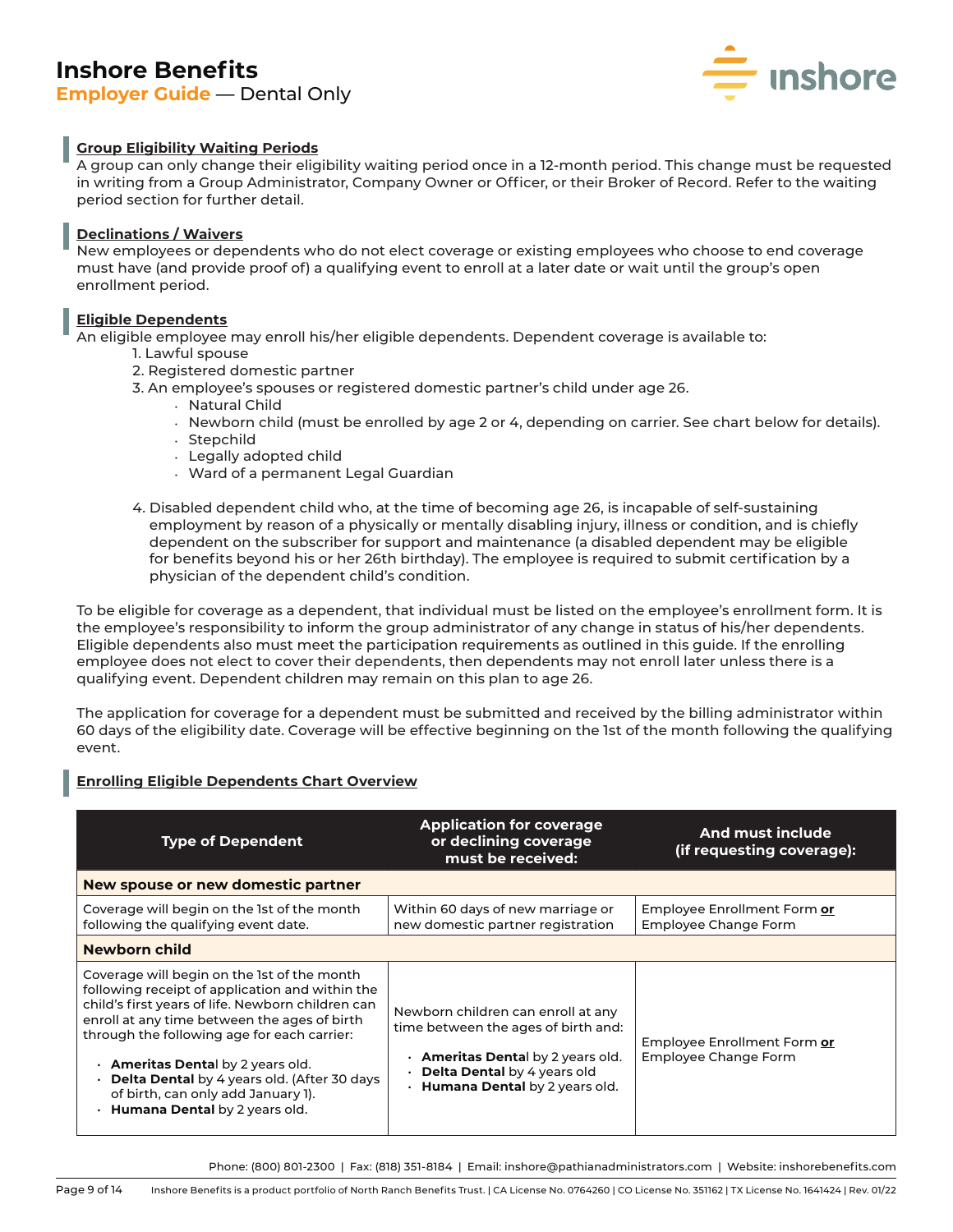

| <b>Adopted child</b>                                                                                                                                                                                                                                                                                              |                                                                                                                                                                                    |                                                                                                                                           |  |  |  |
|-------------------------------------------------------------------------------------------------------------------------------------------------------------------------------------------------------------------------------------------------------------------------------------------------------------------|------------------------------------------------------------------------------------------------------------------------------------------------------------------------------------|-------------------------------------------------------------------------------------------------------------------------------------------|--|--|--|
| Coverage will begin on the 1st of the month<br>following receipt of application.                                                                                                                                                                                                                                  | Within 60 days of date of adoption.                                                                                                                                                | Employee Enrollment Form or<br>Employee Change Form; and legal<br>evidence of authority to control the<br>health care needs of the child. |  |  |  |
| <b>Stepchild</b>                                                                                                                                                                                                                                                                                                  |                                                                                                                                                                                    |                                                                                                                                           |  |  |  |
| A child of subscriber's spouse or registered<br>domestic partner.                                                                                                                                                                                                                                                 | Within 60 days of marriage or<br>domestic partnership registration.                                                                                                                | Employee Enrollment Form                                                                                                                  |  |  |  |
| Ward of a permanent legal guardian                                                                                                                                                                                                                                                                                |                                                                                                                                                                                    |                                                                                                                                           |  |  |  |
| A dependent child of employee or the<br>employee's enrolled spouse/domestic<br>partner who is named the permanent legal<br>quardian by a final court decree or order will<br>be considered an eligible dependent child,<br>subject to all rules and age limitations that<br>apply to an eligible dependent child. | Within 60 days of issuance of the<br>final court decree or order of legal<br>quardianship (or, if specified, within<br>the time frame indicated in such<br>court decree or order). | Employee Enrollment Form and Letter<br>of Guardianship Form from the court,<br>showing the filing date and court seal.                    |  |  |  |

# **6. Focal Renewal and Open Enrollment**

*Please use applicable Employee Enrollment Form, Change Form, or Termination Form*

**Rule for Focal Renewal:** All of the Inshore carriers, Ameritas Dental, Delta Dental, and Humana Dental renew January 1 of every year. This is called a Focal Renewal. Renewal letters are sent out 60-90 days before January 1 of every year. Renewal letters, with any applicable benefit or rate changes, will always be effective January 1, regardless of a group's original effective date/anniversary date, or when their open enrollment is held. *(No exceptions)*

**Rule for Focal Renewal Open Enrollment:** All of the Inshore carriers, Ameritas Dental, Delta Dental, and Humana Dental, allow groups to have an open enrollment during Focal Renewal to be effective January 1 of every year.

Note: Groups are allowed only one open enrollment in a twelve month period.

**Exception for Open Enrollment:** Groups that have Delta Dental through Inshore are allowed to have an open enrollment period outside of Focal Renewal if the date matches their medical open enrollment date. The group must provide proof of their medical open enrollment date upon submitting their open enrollment request. *(See requirements below).*

Note: Groups are allowed only one open enrollment in a twelve month period. Therefore, groups that elect to have an open enrollment outside of Focal Renewal cannot have another one at Focal renewal unless more than twelve months have passed since their last one. Also, renewal letters, with any applicable benefit or rate changes, will always be effective January 1, regardless of a group's original effective date/anniversary date, or when their open enrollment is held.

**Open Enrollment:** This is the time for Employer's to make plan changes and/or allow all employees and/or their eligible dependents that previously enrolled or waived coverage to now waive or enroll in coverage, or update information.

Requirements include:

- 1) A cover letter from the Employer stating the requested effective date of the group's Open Enrollment Period and that date will be noted in billing administration system.
- 2) Employee Enrollment Form for new member enrollments
- 3) Termination Form for members or dependents waiving coverage
- 4) Change Request Form to update any contact information or dependent information

These forms should accompany the Employer's cover letter and each form should be clearly marked as "Open Enrollment" for their Qualifying Event.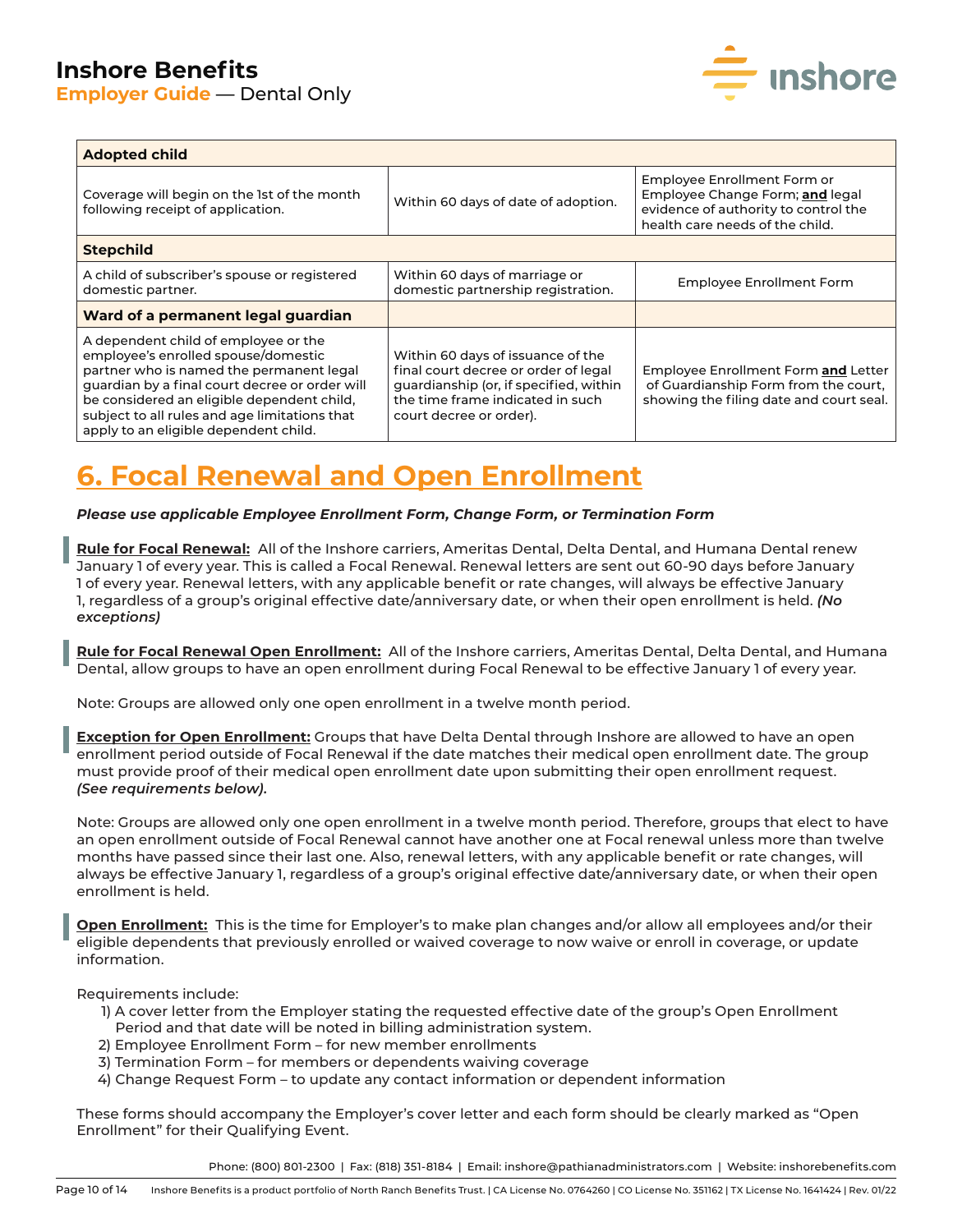

During Open Enrollment, a group can submit their cover letter and forms up to 30 days prior to their requested open enrollment date and the 30 days after. For example, if a group elects to have an Open Enrollment on January 1, they can submit their cover letter and applicable forms between December 1 and January 31 to be effective January 1.

For new dental enrollments, proof of twelve months of prior coverage, along with effective date and end date of prior coverage, is required to waive any major waiting periods. Carriers require no lapse between coverages and enrolling members and their enrolling dependents must have been covered continuously for the prior twelve months.

## **7. Eligibility Changes**

#### **Change of Name, Address, Email, Phone, or Contact Person**

Employers, who have a company name change, relocate or have a change of billing or physical address, change of phone number or contact person; must notify via email by the Group Administrator, Company Owner or Officer, or their Broker of Record.

#### **Change of Employee and/or Dependent Status**

Employees wishing to add dependents may do so, provided that the participation requirements outlined in this guide are met. Employees must complete the Inshore Change Form and submit it to Pathian.

## **8. Terminating Members**

Employees who terminate employment are contractually entitled to coverage through the last day of the month in which they last worked on a full-time basis. For example, an employee who terminates employment on June 5th is entitled to coverage through June 30th. Premiums are to be paid for the last month of coverage for any such employee.

#### *Please complete Inshore Termination Form*

**Rule for Terminating Members:** Request to term a member and/or dependent must be received within 30 days of termination. Terminations dates will be effective as of the last day of the month following termination date and receipt date of termination notification. For example, all terminations dates will be effective the last day of current month or immediate prior month. Inshore will not allow a premium credit for more than one month's premium. Terminations will appear on the following month's invoice.

**Important Note:** Submit completed Inshore Termination Form directly to the administrator and not with the premium payment. If you do, terminations may not be processed because they will go the premium payment lockbox, not directly to administrator.

| <b>Employee termination date examples</b>            | Example 1            | <b>Example 2</b>                            |
|------------------------------------------------------|----------------------|---------------------------------------------|
| Last day worked                                      | 4/3/2020             | 4/3/2020                                    |
| Requested date of employee/dependent<br>cancellation | 5/1/2020             | 5/1/2020                                    |
| Request to cancel received at Pathian                | 4/2/2020 - 5/31/2020 | 6/1/2020 or later                           |
| Effective date of cancellation                       | 4/30/2020            | Last day of month of which term is received |

**Important Note:** Terminating an active employee is permitted only if the employer continues to maintain the minimum participation requirements outlined in the section entitled "Carrier and Participation" Requirements.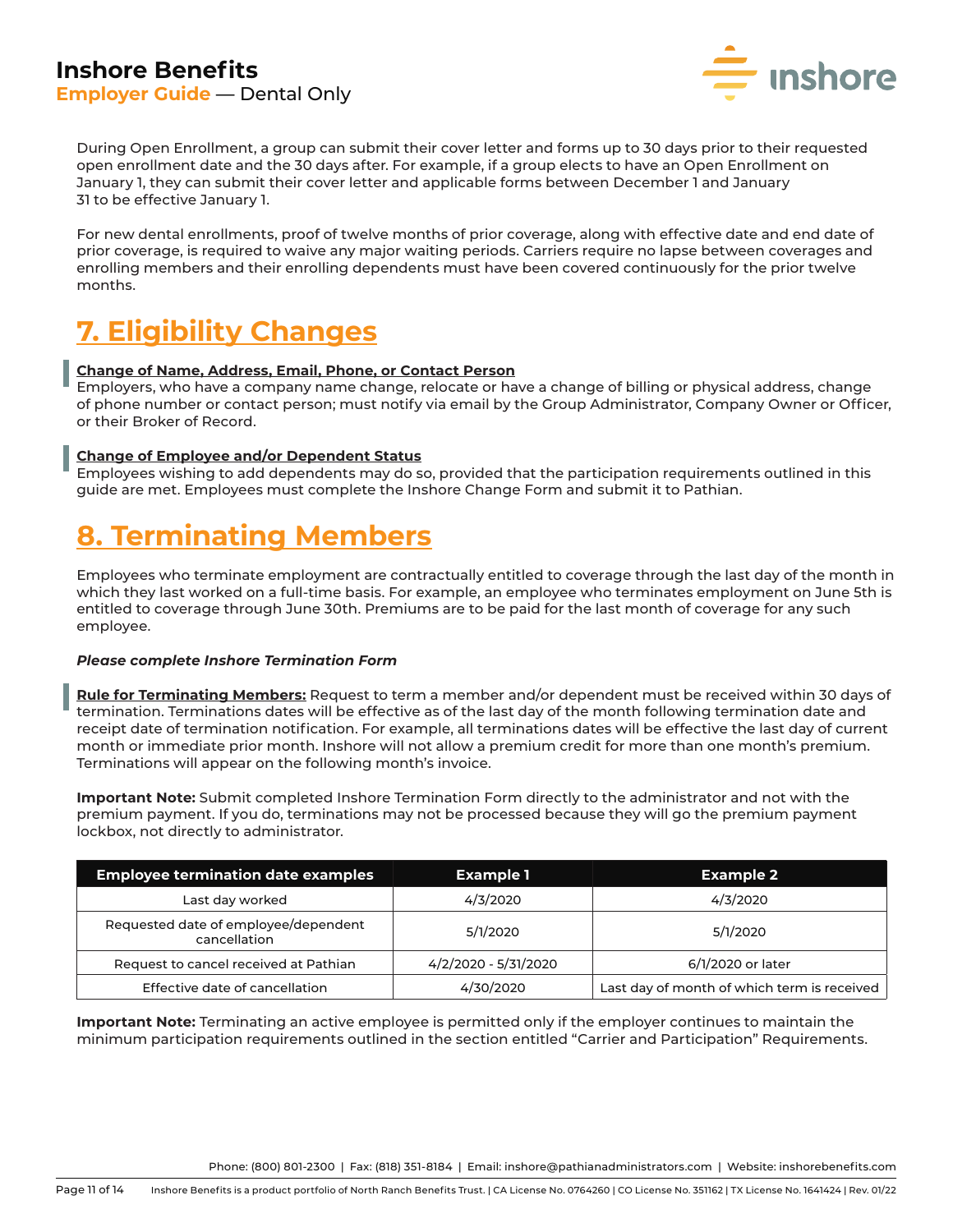

#### **COBRA and State Continuation of Benefits Participation**

The Consolidated Omnibus Budget Reconciliation Act (COBRA) requires employers with 20 or more employees to offer certain employees and dependents Federal continuation of benefits beyond normal coverage termination dates. Employers with 2 to 19 employees may be similarly required to offer employees coverage under their State's law for continuation of benefits coverage.

Generally, covered employees and their covered dependents may become eligible for continuation coverage under COBRA or State guidelines due to such qualifying events as a reduction of work hours, termination of employment, divorce, legal separation, death, loss of dependent status, or Medicare eligibility. There are certain actions employers must take in order to comply with continuation of benefits coverage, as applicable.

Timely notification of terminations is required to ensure that coverage does not extend beyond the month when the termination occurred and to comply with Federal COBRA notification requirements or State Continuation notifications, as applicable. When notification is delayed, we are unable to cancel coverage in a timely manner, which results in continued coverage for ineligible employees and dependents.

If your group is Federal COBRA eligible, employees who elect to continue coverage under COBRA must still be canceled from the plan via a termination form. It is the employer's responsibility to notify the employees of their termination of coverage and of any rights to continue coverage. If the employee elects COBRA, a newly completed change form is required to get them properly enrolled as a COBRA member. These members will billed on the employer's invoice.

If your group is State Continuation (or State COBRA) eligible, and if your state guidelines require that the employer is responsible for employee notifications, employees must still be canceled from the plan via a termination form. It is the employer's responsibility to notify the employees of their termination of coverage and of any rights to continue coverage. If the employee elects State Continuation (or State COBRA), a newly completed change form is required to get them properly enrolled as a State Continuation (or State COBRA) member. These members will invoiced on the employer's bill.

If your group is State Continuation (or State COBRA) eligible, and if your state guidelines require that the carrier/ administrator is responsible for employee notifications, employees must still be canceled from the plan via a termination form. On the termination form, if the "State" box is checked, Pathian will send out a State continuation (or State COBRA) offer to employees residing in any of the applicable states. The State Continuation (or State COBRA) notification will be sent directly to the employee's last known address or the address on the termination form if provided. These members will be billed directly at their home address.

Employees enrolled in the plan who choose to end coverage for themselves and/or their dependent(s) must have a qualifying event (and provide proof of it) or wait until the group's open enrollment to re-enroll in coverage at a later date.

Employees who worked on the first of the month are eligible for coverage through the end of that month.

# **9. Terminating a Group**

Request to terminate a group must be received by the administrator within 30 days of requested termination effective date. The request to terminate a group's coverage can be made via email and must be submitted by the Group Administrator, Company Owner or Officer, or their Broker of Record. All terminations dates are as of the last day of the month.

Groups are subject to cancellation for non-payment if premium is not received by the last day of the month it is due.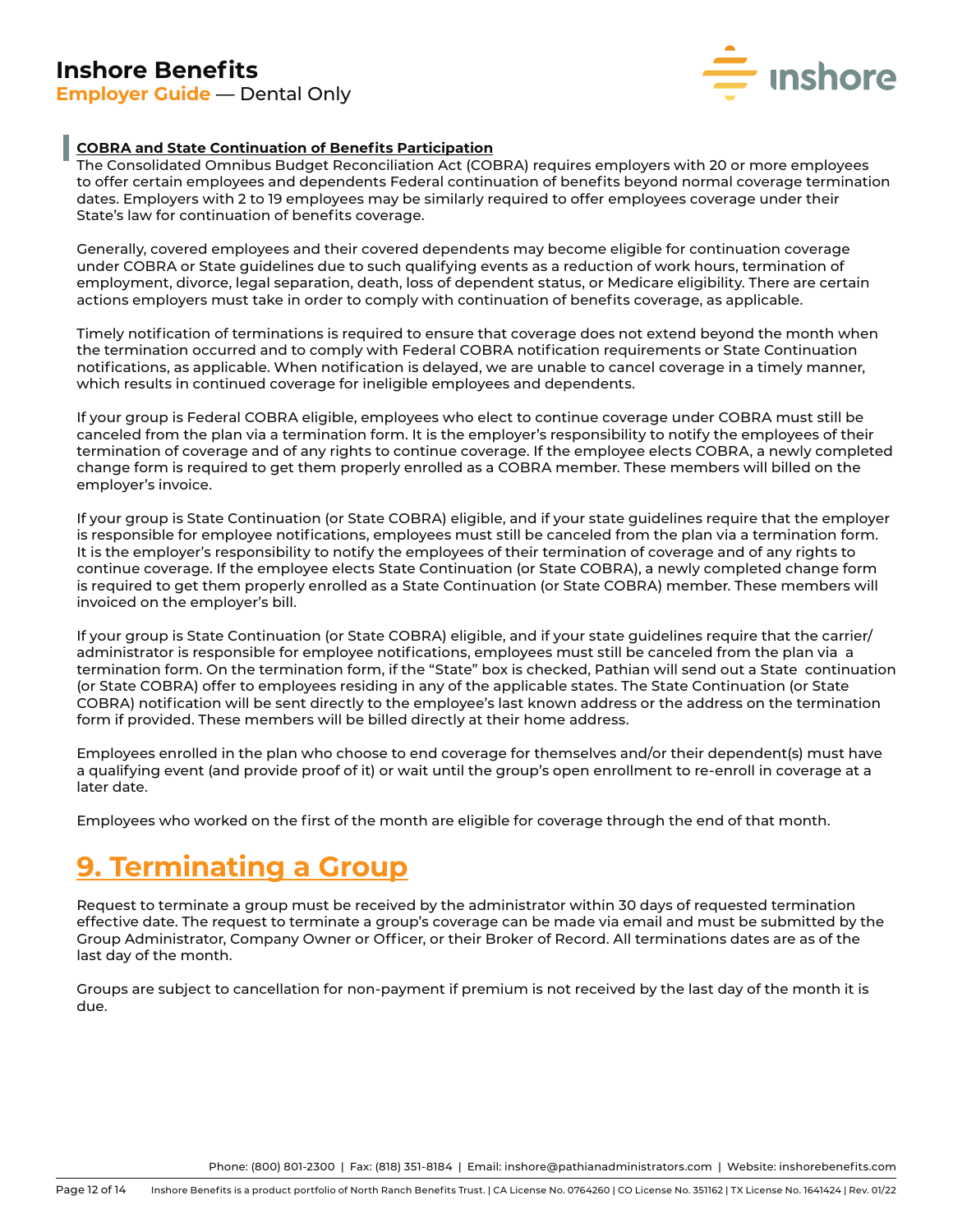

# **10. Billing Cycle, Premiums, Fees, and Payment Options**

#### **Billing Cycle**

You will receive a monthly invoice from Pathian that includes the due date, total premium due, past due amounts, any applicable fees, listing of those enrolled in the plan(s), enrollment tier, and a listing of any adjustments (e.g. eligibility changes, new hires, terminations).

Bills are generated in advance for the following month and payments are due the 1st of the month. Employees are not eligible for benefits until the premium due is received and processed by the administrator. Payments and/or eligibility changes received after the 5th of the prior month will not appear on the invoice. A late fee will be added if payment is not received by the 15th of the billed month. (For example, payment for the March premium is due March 1st and a late fee will be assessed if payment is not received by March 15th. Coverage is subject to cancellation if premium is not received by the March 31st.) It is the employer's responsibility to make payment regardless of whether or not you receive a bill.

**Important Note:** The group is responsible for checking the accuracy of each invoice and for notifying the billing administrator immediately of any discrepancies. It is important that the group pay the full amount of the premium listed on the invoice.

#### **Payment Options**

Premiums payments can be made via Check or Auto-draft (ACH). Many Inshore groups pay via ACH since it is faster processing and more efficient than reconciling checks. This prevents potential late fees, keeps processing and administrative fees low, and reduces the amount of paper and time.

If paying by check, please remit payment to address identified on the invoice. Please allow at least five business days for mailing time when making your monthly payment. All checks must include the Billing Division number as it appears on the billing statement. Payment is delayed when the group number is not listed on the check.

To sign up for ACH or Auto-draft, please complete the ACH Authorization form posted at www.inshorebenefits. com.

**Important Note:** Subject to the grace period, the billing administrator must receive your group's payment on or before the due date shown on the invoice, or the premium will be considered late. Subject to the grace period, your group policy is subject to termination if your premium is considered late. Please allow at least five days for mailing time when making your monthly payment.

#### **Fees**

The employer is responsible for the payment of any fees that appear on the monthly invoice. The administration fee (if applicable) appears on each invoice and covers; including, but not limited to: the cost of billing, premium collection and reconciliation, insurance record maintenance, and more.

#### **Late Payment**

Premiums are considered late if they are not received by the billing administrator by the 15th of the current month. A Late Fee will be charged for late remittance of premium.

#### **Not-Negotiable Checks**

Checks returned by the bank for insufficient funds, stop-payment, missing signature, or any other reason for which the bank would deem a check not-negotiable. This will be treated as though no premium payment was received. A handling fee will be charged for all not-negotiable checks.

#### *Non-payment of premiums due may result in cancellation of coverage*

If premium payment is not remitted on time, your policy may be terminated, effective as of the last day through which premiums have been paid. Failure to make your premium payment does not meet the notification requirements for canceling your coverage. You are required to pay premiums during your group's final month of coverage.

**Important Note:** Please allow at least five business days for mailing time when making your monthly payment.